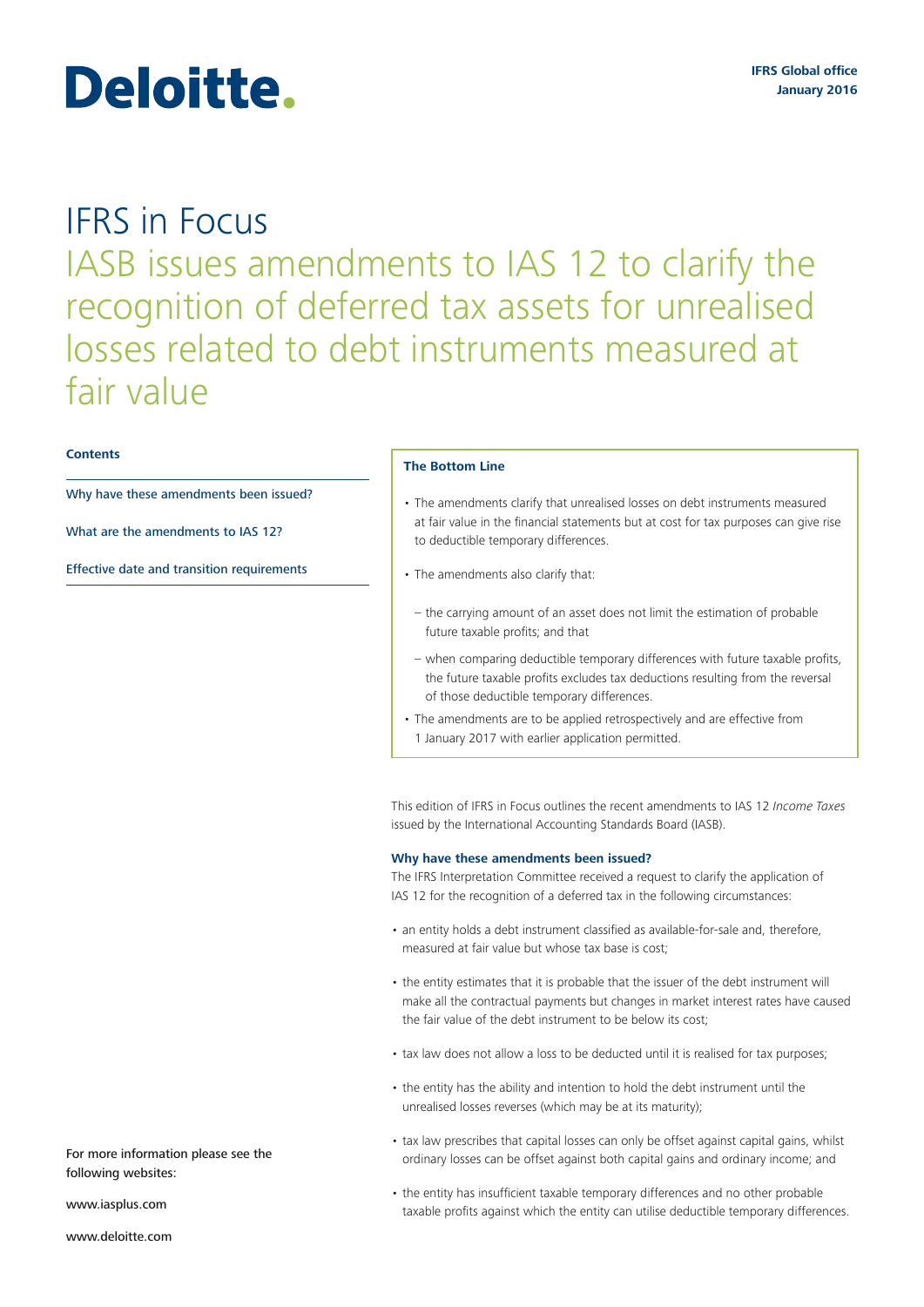The objective of the amendments is to explain the application of the existing principles in IAS 12 to the situation presented.

# **What are the amendments to IAS 12?**

The amendments clarify that unrealised losses resulting from the circumstances described above give rise to a deductible tax difference regardless of whether the holder expects to recover the carrying amount by holding the debt instrument until maturity or by selling the debt instrument.

# **Observation**

The Interpretations Committee concluded that the balance sheet liability method applied by IAS 12, which focuses on temporary differences, does not require an entity to assume that an asset is recovered only for its carrying amount in estimating probable future taxable profits.

The balance sheet method focuses on the difference between the carrying amount of an asset or a liability in the statement of financial position and its tax base at the balance sheet date. By doing so, it determines and limits the tax effects that an entity accounts for. It does not, however, indicate the conditions that will prevail when the temporary differences reverse and what tax consequences these reversals will have.

In circumstances in which tax law restricts the utilisation of tax losses such that an entity can only deduct the tax losses against income of a specified type, an entity would assess a deferred tax asset in combination with other deferred tax assets of the same type.

The amendments clarify that when estimating taxable profit of future periods, an entity can assume that an asset will be recovered for more than its carrying amount if that recovery is probable and the asset is not impaired. All relevant facts and circumstances should be assessed when making this assessment.

The amendments include an illustrative example to IAS 12 to illustrate the utilisation of deductible temporary differences for different sources of taxable profits (future reversal of existing taxable temporary differences, future taxable profit and tax planning opportunities) that are available but insufficient to offset existing deductible temporary differences.

# **Observation**

The Board intends to explain in the illustrative example that entities need to have sufficient evidence to support the assessment that the amount by which an asset will be recovered is higher than its carrying amount. In the example added to IAS 12, the contractual nature of future cash flows, and assessment of the likelihood that those contractual cash flows will be received are considered sufficient to support that conclusion.

The amendments make clear that, in evaluating whether sufficient future taxable profits are available, an entity should compare the deductible temporary differences with the future taxable profits excluding tax deductions resulting from the reversal of those deductible temporary differences.

# **Observation**

The references in the amendment to "tax deductions from the reversal of those deductible temporary differences" may initially appear confusing as in the circumstances described movements in the fair value of the asset have no immediate tax impact and so increases in fair value of the asset to maturity have no tax impact. However, for tax purposes when the debt is recovered (at an amount equal to original cost), the cash received from the asset is taxable income with an equal tax deduction for the original cost, giving no taxable profit. The words of the amendment are not referring to a separate tax deduction equal to the temporary difference; rather it is part of the total tax deduction for the debt in the calculation of taxable profit.

What the amendment and the illustrative example that accompanies it are, in fact, making clear is that the cumulative difference between accounting and taxable profit forecast on that asset, that results in the reversal of the deductible temporary difference is treated as a source of 'taxable profit' for the purposes of assessing whether a deferred tax asset is recoverable.